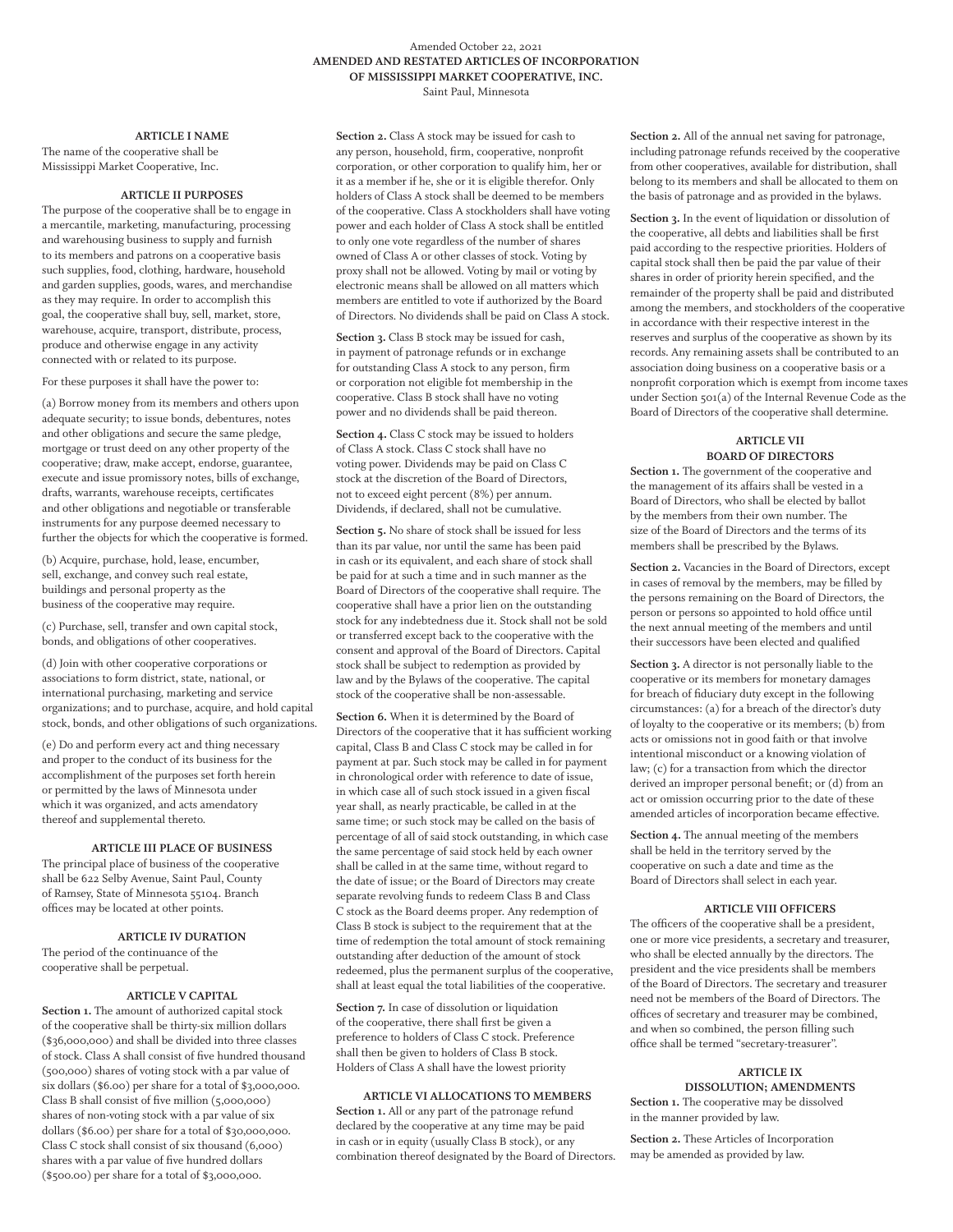#### **BYLAWS OF MISSISSIPPI MARKET COOPERATIVE, INC.**  Saint Paul, Minnesota

#### **ARTICLE I Membership**

**Section 1. Qualifications.** Any individual, household, firm, cooperative, nonprofit corporation or other corporation may, upon approval or pursuant to the authorization of the Board of Directors, become a member of the Cooperative pursuant to terms established by the Board of Directors. This Cooperative shall not discriminate in its membership on social or political grounds, or on the basis of race, creed, age, sex, handicap, sexual preference or marital status. Each transaction between the Cooperative and each member shall be subject to and shall include as part of its terms each provision of the Articles of Incorporation of the Cooperative and these Bylaws, whether or not the same be expressly referred to in said transaction.

**Section 2. One Class of Members.** There shall be one class of members in the Cooperative. Each corporate or household member shall designate one person to vote on its behalf.

# **Section 3. Admission of New Members.**

**(a) Application and Investment Requirement.**  Application for membership shall be made in writing or electronically on a form provided by the Cooperative. Pending approval by the Board of Directors of the membership application, each prospective member shall purchase one (1) share of Class A stock and such number of shares of Class B stock as may be determined from time to time by the Board of Directors. Payments for membership shall be paid in full at the time of joining or in installments pursuant to a payment plan approved by the Cooperative. Failure to make the required equity investment shall result in the termination of membership in the Cooperative as provided in Section 5(c) below.

**(b) Approval of Application.** Each application shall be acted on by the Board of Directors at the first meeting of the Board following receipt of the application. The Board of Directors shall have full authority to approve or reject a membership application based on policies established and approved by the Board.

**(c) Information.** Each new member shall receive a print or electronic copy of the Articles of Incorporation and Bylaws of the Cooperative.

**Section 4. Inactive Members.** Any member who fails to patronize the Cooperative for a period of eighteen (18) months may have his, her or its membership status changed from active to inactive. Upon a determination by the Board of Directors that a member is inactive, the member's Class A stock shall be reclassified as Class B stock. An inactive member may return to active member status upon request to the Cooperative and completion of any outstanding stock purchase obligation.

**Section 5. Termination of Membership.** Membership may be terminated in one of the following ways: (a) voluntarily by a member upon written notice to the Cooperative; (b) automatically if a member dies or ceases to exist; (c) for cause, including but not limited to violations of the Bylaws or policies of the Cooperative or failure to pay any indebtedness due to the Cooperative, at the discretion of and by action of the Board of Directors. Members who are to be terminated by action of the Board of Directors shall be given notice of the proposed termination and provided an opportunity to remedy the cause of the proposed termination.

**Section 6. Actions Upon Termination.** When a member is terminated, the Cooperative shall either: (a) purchase the Class A stock of the member by tendering to the member, or to the member's heirs or successors, the par value or the book value of the member's Class A stock, whichever is less, together with any cash portion of a

patronage dividend due or unpaid, less any indebtedness due the Cooperative; or (b) purchase the Class A stock of the member by tendering to the member, or to the member's heirs or successors, Class B stock, together with any cash portion of a patronage dividend due or unpaid, less any indebtedness due the Cooperative. Regardless of the reasons for termination, repurchase of the Cooperative's stock from a terminated member shall be subject to the same terms and limitations governing all stock repurchases, including availability of replacement capital and the discretion of the Board of Directors to determine terms of repurchase. Upon termination of membership, the member shall thereafter have no voting rights in the Cooperative. No action taken hereunder shall impair the obligations or liabilities of either party under any contract with the Cooperative which may be terminated only as provided therein

# **Section 7. Restrictions on Withdrawals and**

**Transfers of Membership.** Upon a member's withdrawal from membership in the Cooperative, the stock of the member can be transferred only to the Cooperative and only upon approval of the Board of Directors. The stock of the Cooperative is not transferable under any other circumstances.

**Section 8. Current Address.** Each member agrees to provide to the Cooperative their current address and to keep the Cooperative informed of any address changes. This obligation shall continue even though the membership has been terminated as long as the member has any interest in the Cooperative

**Section 9. Donation of Partial Equity Investments.**  Any member who fails to fully pay its required equity investments prior to the termination of its membership in the Cooperative shall have any equity investment the member may have made in the Cooperative (whether that equity investment is represented by Class A, Class B, or Class C stock or any other equity in the Cooperative) donated to the Cooperative or to an organization that is exempt from taxation, in the manner determined by the Board of Directors. This Section shall apply only to equity investments made by members as a requirement of membership, and shall not apply to equity allocated to members as a result of business done by them with the Cooperative on a patronage basis.

**Section 10. Unclaimed Property.** Rather than paying or delivering the unclaimed property that comes into its possession to the Minnesota Commissioner of Commerce, the Cooperative will instead distribute that unclaimed property to tax exempt corporations or organizations that are eligible to receive distributions of unclaimed property from cooperatives under Minnesota law. The Board of Directors shall have the discretion and the authority to administer all aspects of the Cooperative's unclaimed property distributions, including but not limited to determining the corporations or organizations that will receive distribution of unclaimed property from the Cooperative, determining the amounts of the distributions that those corporations of organizations will receive, and determining the times that distributions of unclaimed property will be made by the Cooperative.

# **ARTICLE II**

#### **Membership Meetings Section 1. Annual Meeting.** The annual meeting of the members shall be held in the territory served by the Cooperative at such time and place as may be determined by the Board of Directors.

**Section 2. Special Meetings.** The president shall cause a special meeting of the members to be called upon a written request of at least twenty percent (20%) of the members, or upon a majority vote of the directors. The notice of the time, place, and purpose of such special meeting shall be issued within ten days from and after the presentation of such petition, and such special meeting shall be held within thirty days from and after

the presentation of such petition. No business shall be considered at such meeting except as may be mentioned in the call and included in the notice of the meeting.

**Section 3. Notice of Meeting.** Notice of the meeting shall be given by the secretary of all meetings of the members by publication in a legal newspaper published in the county of the principle place of business of the Cooperative, or by publication in a magazine, periodical, or house organ regularly published by or on the behalf of the Cooperative and circulated generally among its members, or by mailing a notice thereof to each member at his, her or its last known address, at least two weeks prior to the day of the meeting. The failure of any member to receive any such notice of the annual or special meeting of the members shall not invalidate any action which may be taken by the members at any such annual or special meeting.

**Section 4. Voting.** Each member shall have one vote, regardless of the number of shares owned. The Board of Directors may authorize a mail ballot or voting by electronic means for voting on all matters that members are entitled to vote upon, including voting to elect directors. If authorized, mail ballots or ballots for voting by electronic means shall be sent to all members with the notice of a meeting. If a ballot is received on or before the date of the meeting, it shall be accepted and counted. There shall be no proxy voting.

**Section 5. Presiding Officer.** The president or his or her designee shall preside at all meetings of the members.

**Section 6. Quorum.** At any regular or special meeting of the members, a quorum necessary for the transaction of business shall be at least ten percent (10%) of the total number of members of the Cooperative, except that when the number of members shall exceed five hundred, fifty members present shall constitute a quorum. Only members in actual attendance at the meeting shall count towards a quorum, except for matters submitted to the membership by mail ballot or voting by electronic means, in which case mail ballots or votes cast by electronic means shall be counted toward fulfillment of the quorum requirement.

#### **ARTICLE III Board of Directors**

**Section 1. Board of Directors.** The business and affairs of the Cooperative shall be governed by the Board of Directors, which shall consist of seven (7) to nine (9) directors, as established by the Board from time to time. The Board of Directors shall exercise all of the powers of the Cooperative except such as are by law, the Articles of Incorporation or these Bylaws conferred upon or reserved to the members. The Board of Directors may adopt such policies, rules, regulations and actions not inconsistent with law, the Articles of Incorporation or these Bylaws, as it deems advisable. The Board of Directors may establish one or more committees having such powers and authority as are delegated to it by the Board of Directors.

**Section 2. Eligibility and Qualifications.** The qualifications for the office of director shall be as follows: (a) The individual must be a member in good standing of the Cooperative or a duly authorized representative of an entity that is a member in good standing of the Cooperative. If any director (or the entity represented by the director) shall cease to be a member in good standing, then the office of the director who has lost his or her eligibility to serve as a director shall thereupon be automatically and immediately vacated.

(b) Only one individual per household or corporate membership may serve on the Board of Directors at any given time.

(c) No more than one (1) director may be a paid employee of the Cooperative at any given time. The General Manager, or members of the Management Team in the absence of a General Manager, is not eligible for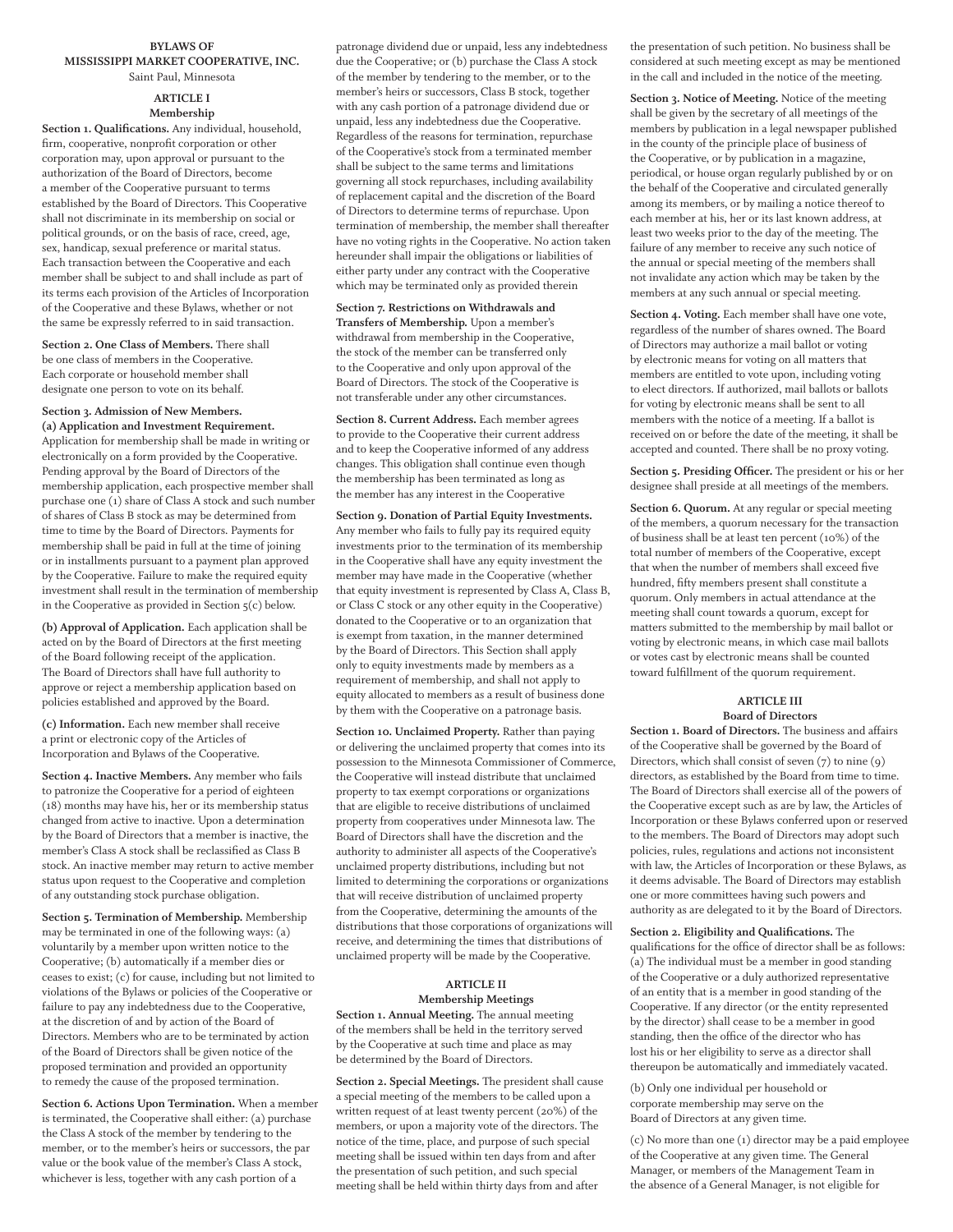#### election or appointment to the Board of Directors.

**Section 3. Election of Directors.** At each annual meeting of the members, directors shall be elected to fill vacancies created by expired terms or otherwise. Each member may cast one (1) vote for each director position to be filled. There shall be no nominations from the floor or write-in director candidates whose names do not appear on the election ballot. There shall be no cumulative voting. The director candidates with the highest vote totals shall be considered elected, until all of the director positions to be filled have been filled. No director needs to receive a majority of the votes cast in order to be elected, provided that his or her vote totals are high enough to result in his or her election through the procedures described above. Tie votes between director candidates shall not be broken, unless breaking the tie is necessary to elect the correct number of directors. The Board of Directors shall establish procedures for breaking a tie vote when necessary, and may modify such procedures in its sole discretion. The Board of Directors may adopt additional procedures for matters such as the nomination and election of directors and the use of written and electronic ballots, consistent with the Cooperative's Articles of Incorporation, these Bylaws, and the Minnesota Cooperative Law.

**Section 4. Terms of Office.** The term of office of the directors shall be three (3) years and until their respective successors are elected and qualified. The terms of office of the directors shall be staggered to the extent possible, so that approximately one- third (1/3) of the directors shall be elected each year. Directors shall be eligible to serve two (2) consecutive terms. A director elected or appointed to serve a portion of a term shall count that as one term if the portion of the term is greater than one (1) year. Portions of terms less than one (1) year shall not be counted as a term for purposes of this term limit restriction. A director who has served two terms, or one term and a portion of another term greater than one year, shall be eligible for appointment or to run for the Board of Directors again after an absence from the Board of at least one year.

**Section 5. Vacancies.** Each vacancy occurring on the Board of Directors may be filled by the remaining directors until the next annual meeting of the members, at which time the members shall elect a director to serve for the unexpired term; provided, however, that vacancies on the Board created by an increase in the number of directors pursuant to an amendment of the Articles of Incorporation or Bylaws shall be filled at the annual meeting of the members next following the adoption of such amendment unless otherwise provided in the amendment.

**Section 6. Removal.** Any director of the Cooperative may, for cause related to the duties of the position of director, at any annual or special meeting of the members, be removed from office by a majority vote of the members present and entitled to vote. No director shall be removed from office by the members unless he or she has been informed of the meeting at which the matter is to be considered at least ten (10) days before such meeting. Such notice shall be given by certified mail addressed to him or her at his or her last known address, and he or she shall be entitled to be heard at such meeting. In case of removal by action of the members, the members shall fill the vacancy for the unexpired term of such director by special election.

**Section 7. Regular Directors' Meetings.** The Board of Directors shall meet within thirty (30) days after each annual meeting of members, for the installation of new directors and election of officers. Regular meetings of the Board of Directors shall be held at such time and place as the Board of Directors shall from time to time determine.

**Section 8. Special Directors' Meetings.** Special meeting of the Board of Directors may be called by the president or by any three (3) directors. Each member of the Board of Directors shall be duly notified of all such meetings. No business except that mentioned in call for special meeting of the Board of Directors shall received final action at said meeting.

**Section 9. Quorum.** A majority of the directors shall constitute a quorum at all meetings of the Board, and a majority vote of the directors present shall decide all questions except where a greater vote is required by the Articles of Incorporation, these Bylaws or by law. Presence at a meeting shall constitute a waiver of notice of such meeting. Directors may participate in any such meeting by means of a telephone conference or other comparable methods of communication by which all persons participating in the meeting can hear and communicate with each other; and for purposes of taking action at the meeting, any such directors shall be deemed present in person at the meeting.

**Section 10. Action Without Meeting.** "Action Without A Meeting. An action required or permitted to be taken at a board meeting, other than an action requiring member approval, may be taken by written action, or voting by electronic means, signed by a majority of all directors. When written action is taken by less than all directors, all directors must be notified immediately of its text and effective date. A director who does not sign or consent to the written action has no liability for the actions taken by the written action."

#### **ARTICLE IV Duties and Powers of Officers**

**Section 1. Election of Officers.** At its first meeting after the annual meeting of members, the Board of Directors shall elect from their number a president and one or more vice presidents. The Board shall also elect a secretary and a treasurer (or a secretary- treasurer) who need not be directors. Officers shall hold office until their successors shall have been elected and qualified. Any officer may be removed by the Board whenever in its judgment the best interests of the Cooperative shall be served.

**Section 2. President.** The president shall preside over all meetings of the members and the Board of Directors. The president shall sign, with the secretary or secretarytreasurer, all notes, deeds and conveyances of real estate, as well as all certificates of stock of the Cooperative.

**Section 3. Vice President.** In the absence of or disability of the president, the vice president shall preside and perform the duties of the president. The vice president shall perform such other duties as may be required by the Board of Directors.

**Section 4. Secretary.** The secretary shall keep a complete record of the meetings of the Cooperative and of the Board of Directors. The secretary shall sign, with the president, all notes, deeds and other conveyances, as well as all certificates of stock of the Cooperative, and affix the corporate seal (if any) to all documents requiring attestation. The secretary shall keep a record of all business of the Cooperative and shall prepare and submit to the annual meeting of the members a report of the previous fiscal year's business. The annual report shall contain a statement of assets and liabilities, a statement of income and expenses, and such other statements and statistical memoranda as the Board of Directors shall require. The secretary shall give all notices as required by law. The secretary shall perform such other duties as may be required by the Board of Directors. The Board of Directors may delegate, or authorize the secretary to delegate, to any other officer or employee of the Cooperative, under the supervision of the secretary, any or all of the duties enumerated in this section.

**Section 5. Treasurer.** The treasurer shall oversee the receipt and disbursement of all funds of the Cooperative, ensure that complete records of all financial transactions of the association are kept, and perform such other

duties as may be required by the Board of Directors. The Board of Directors may delegate, or authorize the treasurer to delegate, to any other officer or employee of the Cooperative, under the supervision of the treasurer, any or all of the duties enumerated in this section.

**Section 6. Secretary-Treasurer.** In the event that the offices of secretary-treasurer are combined, then his or her duties shall be a combination of the duties of the secretary and the treasurer and his or her office shall be known as secretary-treasurer.

**Section 7. General Manager.** The Board of Directors shall employ and supervise a General Manager of the Cooperative. The General Manager shall have general charge of the ordinary and usual business operations of the Cooperative subject to the direction and approval of the Board of Directors. The General Manager shall properly maintain all business records and accounts of the Cooperative. He or she shall provide annual and periodic reports in a form and manner prescribed by the Board of Directors. The General Manager shall employ and discharge employees subject to direction and guidelines approved by the Board. The General Manager shall handle and account for all monies belonging to the Cooperative which come into his or her possession in the manner and form prescribed by the Board of Directors.

#### **ARTICLE V Capital Stock**

**Section 1. Book Entry System.** No certificates of stock shall be issued by the Cooperative. Instead, the Cooperative shall keep a record of the name and address of each person or entity that owns stock in the Cooperative, as well as the amount of each class of stock owned by each person or entity. The Cooperative shall provide to each owner of stock information about the class and amount of stock owned upon written request by the person or entity.

**Section 2. Transfer of Stock.** Stock shall be transferable only to the Cooperative with the consent and approval of the Board of Directors. Shares of stock may not be transferred in any other manner.

**Section 3. Revolving Fund and Records.** In order to further the cooperative character of the Cooperative and provide a means whereby its current and active patrons will finance the Cooperative, the Cooperative is authorized to issue Class B and Class C stock or other capital interest media as determined by the Board of Directors and permitted by law. Funds and credits arising from the issuance of such stock or other media may be used for creating a revolving fund for the purpose of building up working capital, revolving such capital, and obtaining interest in other wholesale or central cooperatives as the Cooperative may from time to time deem necessary. Whenever the Cooperative determines that some of its funds, from whatever sources, are not necessary for the proper financing of the operations of the Cooperative, it may retire Class B or Class C stock or other capital interest media previously issued. The timing and method of all redemptions shall be in the Board of Directors' sole discretion and shall be fair and equitable.

**Section 4. Order of Payment** Upon Dissolution. Upon dissolution or liquidation of the Cooperative, the debts and liabilities of the Cooperative shall first be paid according to their respective priorities. Members and exmembers shall then be paid the par value of their stock, with payment to be made in the order of preference as stated in the Articles of Incorporation. If the Cooperative has issued any other media to represent equity of capital contributions to the Cooperative, these shall be paid their face value. The remainder of the property, if any, shall be distributed to another organization doing business on a cooperative basis or a nonprofit organization exempt for taxes under section 501(a) of the Internal Revenue Code as shall be determined by the Board of Directors.